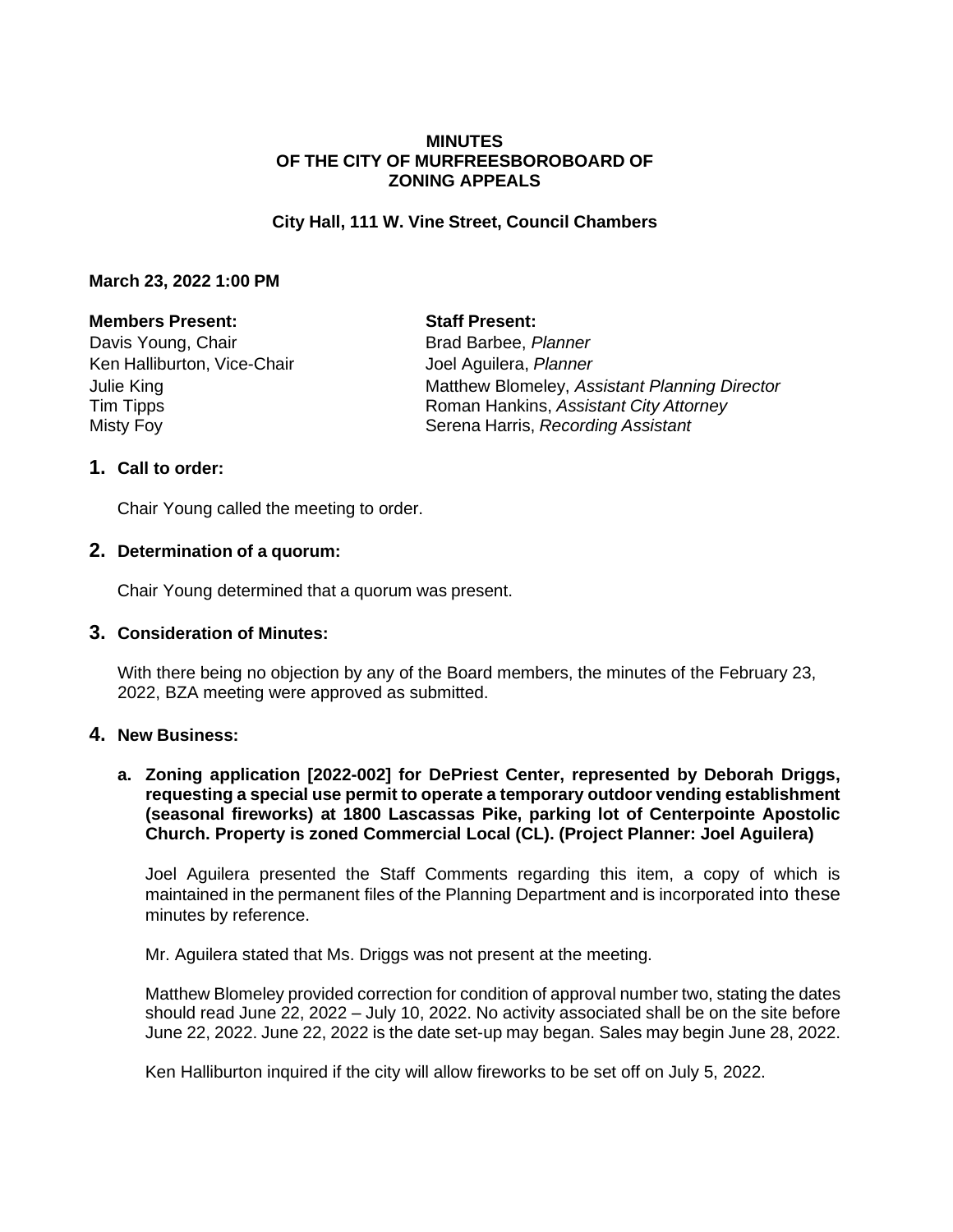# **MURFREESBORO BOARD OF ZONING APPEALS MINUTES March 23, 2022**

**Page 2**

Roman Hankins added, per section 12-27 Seasonal Use of Fireworks in the City Code states fireworks may be shot on July 5<sup>th</sup>.

Chair Young opened the public hearing.

There being no one else to speak for or against the request, Chair Young closed the public hearing.

There being no further discussion, Julie King moved to approve the special use permit application subject to all staff recommendations contained in the staff report; The motion was seconded by Ken Halliburton and carried by the following vote:

Aye: Julie King Tim Tipps Misty Foy Vice-Chair Ken Halliburton Chair Davis Young

Nay: None

**b. Zoning application [2022-003] for MTCS, represented by Matt Taylor of SEC, requesting a special use permit for a building addition to an existing institutional group assembly use (Middle Tennessee Christian School) at 100 East MTCS Road. Property is zoned Single Family Residential (RS-15). (Project Planner: Joel Aguilera)**

Chair Young stated that he has had a child to attend MTCS, so he will abstain from discussion and voting on this application but will assist with the discussion.

Joel Aguilera presented the Staff Comments regarding this item, a copy of which is maintained in the permanent files of the Planning Department and is incorporated into these minutes by reference.

Mr. Aguilera stated that Matt Taylor of SEC provided a correction, and that the number of classrooms to be added is 24, bringing the total to 58.

Matt Taylor of SEC, Inc, 850 Middle Tennessee Boulevard, Murfreesboro, TN 37129. came forward to address questions from the Board.

Mr. Taylor clarified there was an error on the plan regarding square footage. The footprint only was shown. It should be a two-story addition. It should be 47,102. Number of classrooms remain the same as stated in application.

Mr. Taylor added that the number of students and classrooms dictate parking. There has been an informal agreement with the church to the north, that parking can spill into the church parking lot. Mr. Taylor sent a draft agreement with the church to staff to formalize overflow parking with this new project.

Chair Young opened the public hearing.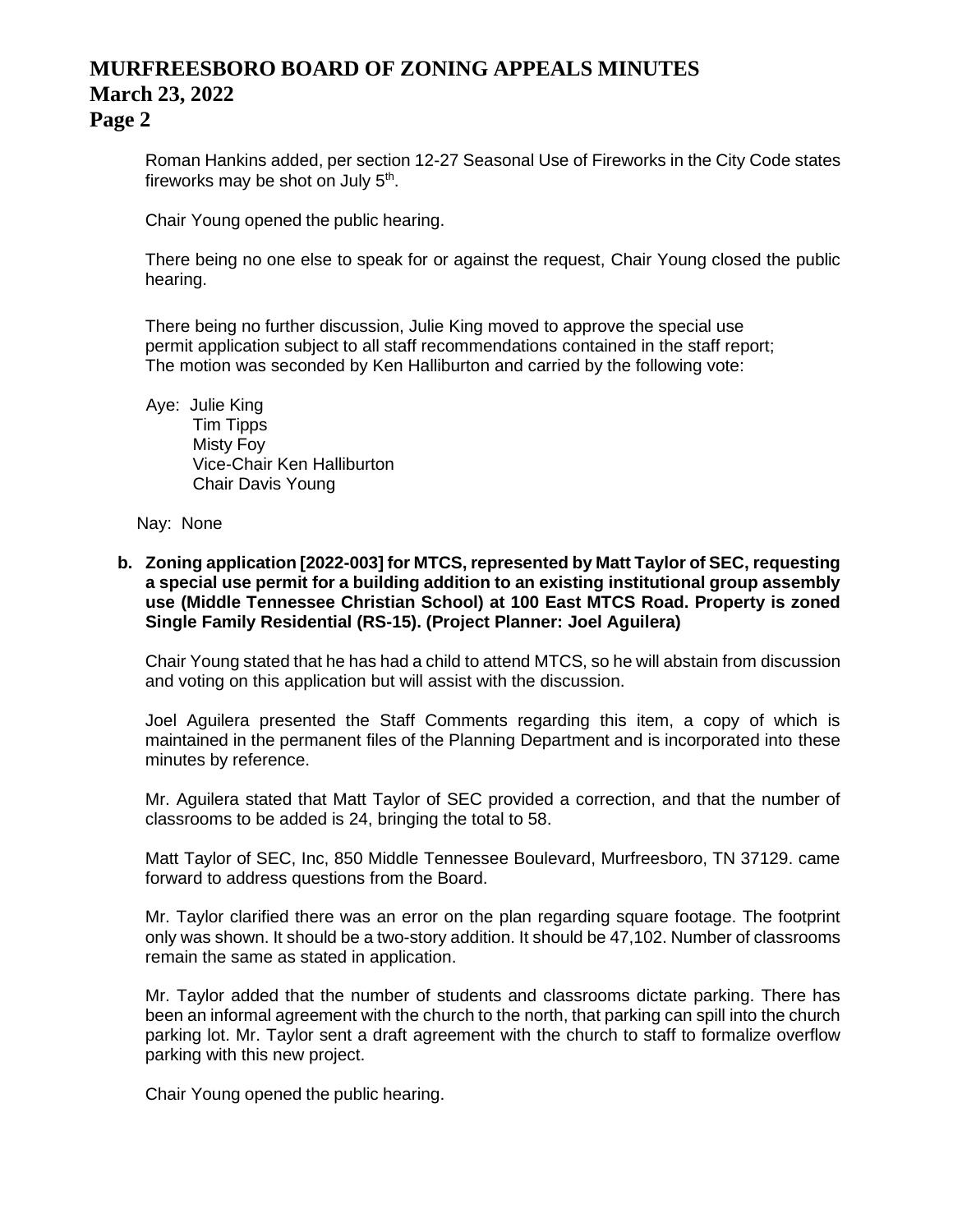## **MURFREESBORO BOARD OF ZONING APPEALS MINUTES March 23, 2022**

### **Page 3**

There being no one else to speak for or against the request, Chair Young closed the public hearing.

There being no further discussion, Tim Tipps moved to approve the special use permit application subject to all staff recommendations contained in the staff report with the correction of square footage and number of classrooms; The motion was seconded by Ken Halliburton and carried by the following vote:

Aye: Julie King Tim Tipps Misty Foy Vice-Chair Ken Halliburton Chair Davis Young

Nay: None

**c. Zoning application [2022-004] for Matt Bowers Auto Group, represented by Matt Taylor of SEC, requesting a special use permit for Motor Vehicle Sales (Automobile) at the northeast intersection of Warrior Drive and New Salem Highway. Property is zoned Commercial Highway (CH). (Project Planner: Brad Barbee)**

Brad Barbee presented the Staff Comments regarding this item, a copy of which is maintained in the permanent files of the Planning Department and is incorporated into these minutes by reference.

Matthew Blomeley reiterated that loading and unloading is required to occur within the loading zone, and at no time should the public right-of-way or other areas be used for the loading and unloading of vehicles.

Ken Halliburton requested clarification on the comment with respect to displaying vehicles within landscaped areas and asked if that would be site specific.

Brad Barbee provided further clarification that green space areas on approved sites are for landscape, open space areas, sometimes formal open space areas, and are not provided for the storage of equipment, machinery, or inventory.

Matthew Blomeley added that in 2017 our zoning ordinance was amended to include all the standards for motor vehicle sales uses, and Mr. Blomeley read the following zoning ordinance (Appendix AI) standard:

"(5) Parking and display of automobile inventory shall occur only in areas designated in the special use permit application. Driveway aisles, public right-of-way, and landscaped areas shall not be used for automobile parking or display;"

Matt Taylor of SEC, Inc, 850 Middle Tennessee Boulevard, Murfreesboro, TN 37129. came forward to address questions from the Board.